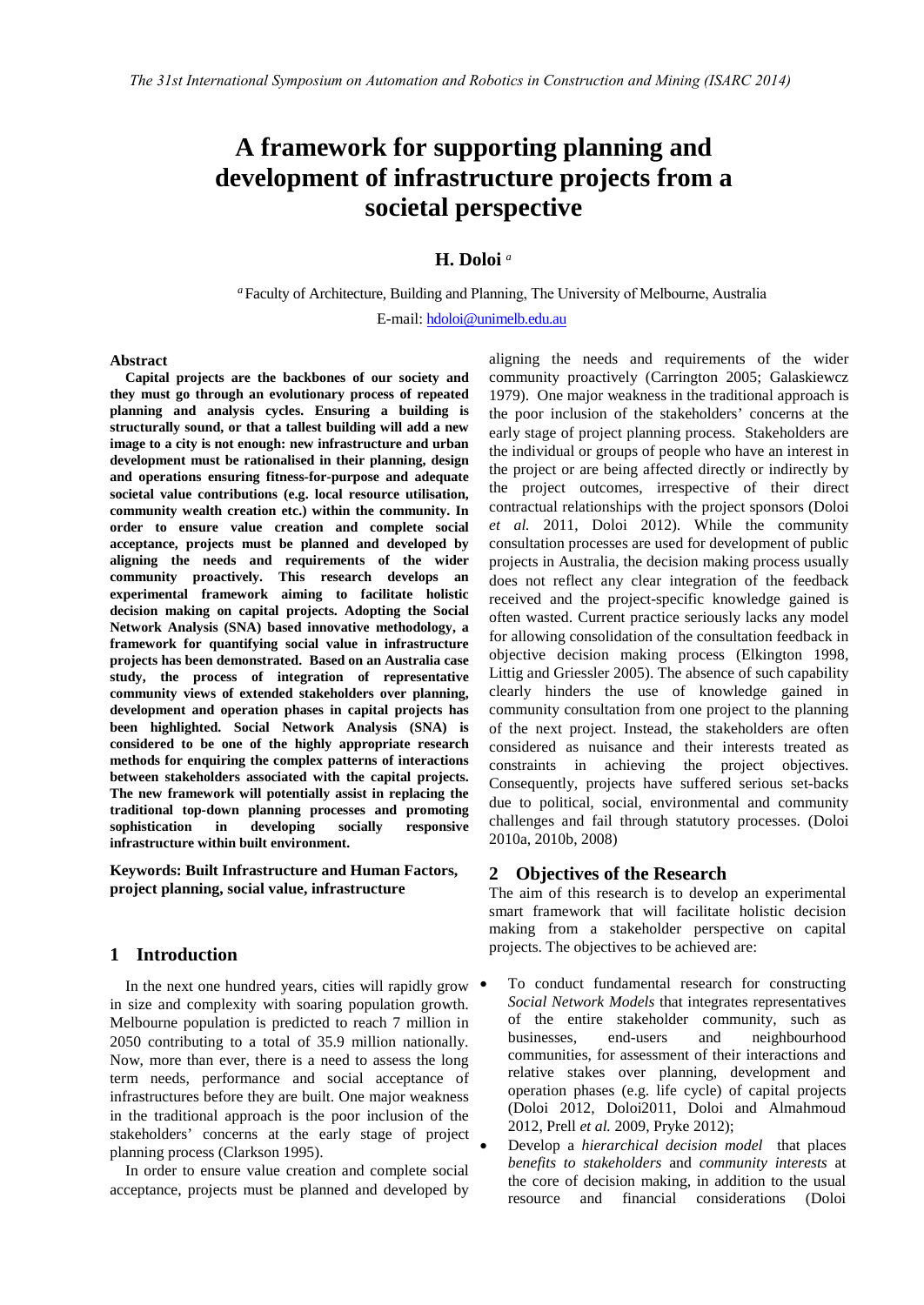2007,Grimble and Wellard 1997, Maignan and Ferrell 2004);

- To develop *fuzzy preference models* and *intelligent agents* for facilitating learning the functional relationships between different level of variables in the decision model, monitoring project information and associating patterns of data with opportunities/risks, determining optimality and forecasting outcomes of proposed decisions based on trends in the project data (Kumar and Ghoshal 1998, Kuo and Xue 1999, Khosla and Dillon 1997, Nwana and Azarmi 1997, Festinger 1949, Gunaratnam and Gero 1994, Fodor and Roubens 1994); and
- To prototype a *Smart Information Model (SIM)* for demonstrating the effectiveness of holistic decision making using case studies and capacity building in the industry practice (Ballestero and Romero 1998, Blaco *et al*. 1995, Bortolan 1998, Boussabaine 1996, Bonabeau 2002, Bavelas 1948).

To address these issues, a number of existing research will be integrated into the information model with added capability for benchmarking of social performance and life cycle management of built environment projects.

## **3 Background Review**

Project failures are not just related to experiencing delays or cost overruns as typically portrayed in the project management literature or the media. More significantly, failures tend to affect the relevant commercial and operational fundamentals, project fitness for purpose, adaptability, acceptance by the community and users groups and other vital characteristics. Numerous experiences of expensive but failed projects 1. (e.g. School projects from Government's Building Education Revolution (BER) program, Ararat Prison project, East Link project in Melbourne, Southern Cross Railway Station in Melbourne, Docklands Development, Cross City Tunnel in Sydney etc.) show the complete lack of any mechanism to incorporate these factors for ensuring the target outcomes. While development of all 2. these projects may have been rationalised based on at least the traditional cost-benefit analysis, none of these projects have evidently resulted meeting the perceptions of the community at large and hence perceived to have failed to create appropriate value in a societal context. In contrast, however, a project such as the Sydney Opera House with significant problems in design and 3. development did not end up being a failed project in a societal context. Instead, this iconic project added enormous value in Australian social fabric. This is clearly a good example of how perceptions of the end users (internationally in the case of the Sydney Opera House) contribute to the long term social value creation over project lifecycle.



Figure 1: Broad view of input and output variables in project development

Figure 1 shows a broad view of an ideal input-output based Information Model associated with project planning and development. As the input variables are both quantitative and qualitative, these are prone to change with time. Thus the criteria for decision optimisation must not only consist of hard functions based on well-established theories, but also evolutionary soft functions based on community preferences. The processing and learning the entire information in real time should be the key components in the model.

## **3 Model Development**

In order to develop the model for analysing stakeholder's needs and requirements and thereby performing relevant analysis on the available feasible solutions, an information model hierarchy of underlying variables needs to be developed. For real time execution of the model on a particular case project, the following steps need to be performed:

- Determination of the criteria (target values set) for assessment of the project, i.e. *financial targets* (based on investment policy and market conditions), *overall stakeholders satisfaction target* and *overall social value performance target* (both have to be derived for each project) that must be achieved (Table 1 and Figure 2).
- 2. Estimation of the *expected financial outlay* based on market conditions, *expected satisfaction levels* based on stakeholders' network, their position within the network, relative stakes and potential influence and *expected total social value performance* on each feasible solution is developed (current research capability already permits conduct of this part);
- Development of ANN models using the indicators in step 2 and train the network using similar data from case study projects (empirical data collected from case studies);
- 4. Derivation of the expected *overall financial status*, *overall stakeholders' satisfaction level* and the *overall social value performance points* respectively for each of the feasible solutions, using the results from Step 3 and preference rules (Figure 2);
- 5. Constructing a Decision Table with the results from all the aforementioned analyses (including financial estimates) as per Table 1 format;
- 6. Locating all solutions that meet the target criteria; and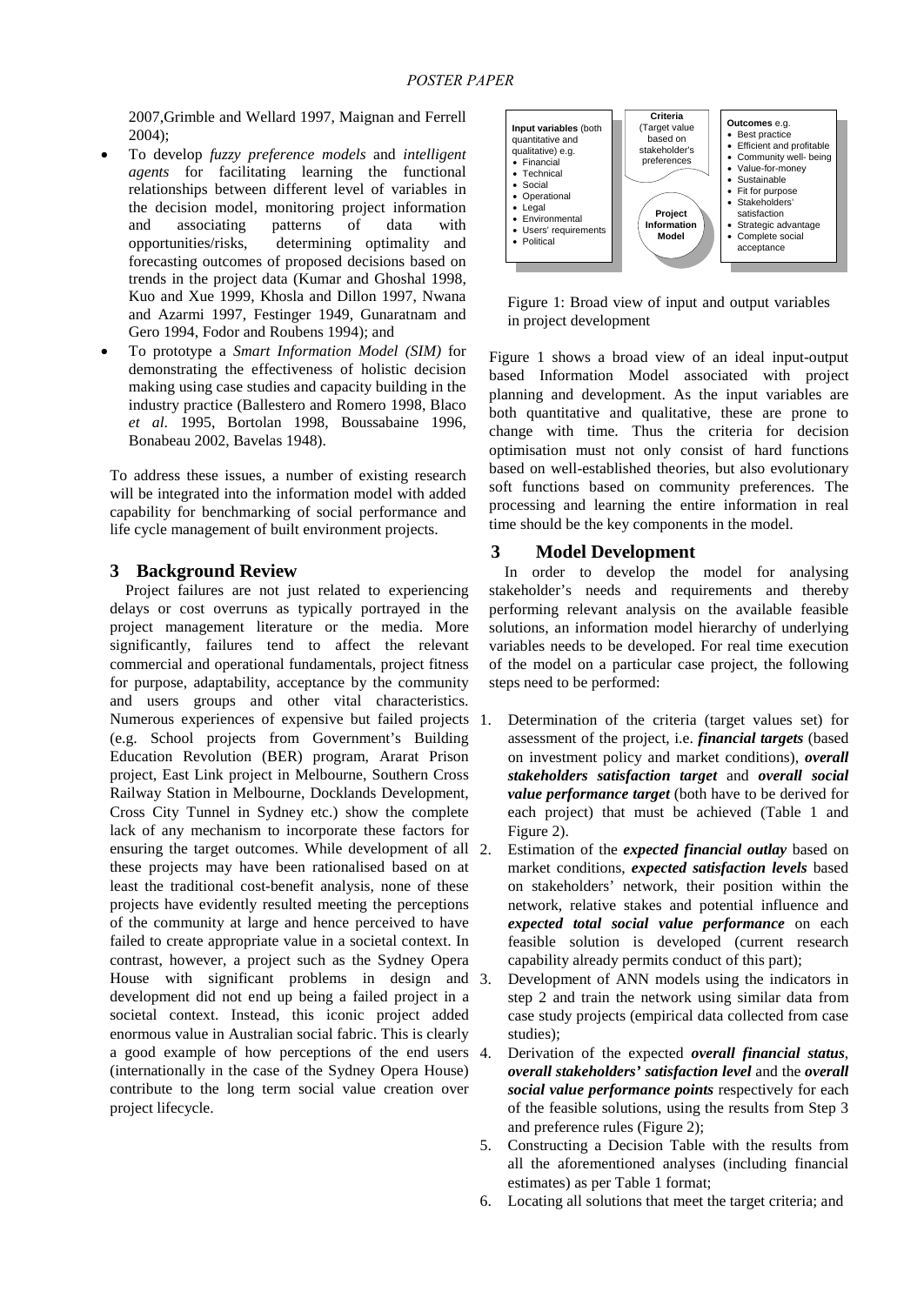7. Locating the most favourable single/hybrid solution by applying Fuzzy preference models (multi-criteria decision modelling).



Figure 2: Project Decision Model Hierarchy and Information Sources

The multi-criteria decision modeller will be developed based on variables derived in Social Network Models on case studies and augmented by a Project Reference Group (PRG). The PRG is formed by inviting the representatives of the various stakeholders directly or indirectly involved in the project. Fuzzy preference modelling techniques would be used to determine the relative weighting for these variables. Neural networks, of the Multi-layer Perceptron (MLP) type, would be used for learning the required set of relationships between the high level variables and the associated indicators, and for monitoring and predicting the values of these variables (Lorterapong and Moselhi 1996) .

# **4 Application of Social Network Analysis (SNA)**

SNA is a powerful method for collective representation of group of actors (such as individuals or organisations) and their dyadic ties between these actors. The social network perspective provides a clear way of assessing interactions of social entities in order for representing global patterns, locate influential actors relative to others and examine the overall network dynamics. The social network is a multidisciplinary science emerged from [social psychology,](http://en.wikipedia.org/wiki/Social_psychology) [sociology,](http://en.wikipedia.org/wiki/Sociology) [statistics,](http://en.wikipedia.org/wiki/Statistics) and [graph theory](http://en.wikipedia.org/wiki/Graph_theory) where human interactions impacting the outcome of a phenomena is quite pivotal. The first true social network concept in the field of sociology was formulated by Moreno in 1953 for conceptualising the structures of small groups of people produced through friendship patterns and information interactions (Moreno 1953). Extending the concept, Bavelas (1948) and Festinger (1949) laid a solid foundation of 'group dynamics' which later form the backbone of the American Social Psychology in 1960s. While the development of the concept was rapidly spreading out across numerous fields of scientific studies, the most powerful anthropological developments were

associated with the work on African societies carried out at the University of Manchester which was codified as one of the first books on Social Networks in Urban Situation (Mitchell 1969).

In recent years, Social Network Analysis (SNA) is becoming increasingly popular as a general methodology for understanding complex patterns of interaction (Carrington, 2005). The network perspective examines actors that are connected directly or indirectly by one or more different relationships. Any theoretically meaningful unit of analysis may be treated as actors such as individuals, groups, organizations, communities, states, or countries. Regardless of unit level, social network analysis describes structure and patterns of relationships, and seeks to understand both their causes and consequences (Haythornthwaite, 1996).

# **5 Integration of Stakeholders in the Model**

In complex projects with many stakeholders, application of Social Network Analysis (SNA) provides a platform for integrating their perceptions holistically in the project development process. Conceptually, there are three key elements required to understand for social network analysis. In the network, the 'Nodes' or 'Actors' are entities, persons, organisations, or events. The 'Links' between the nodes represent the relationships of any kind such as transfer of money, communications, friendships, exchange of resources or information etc. (Galaskiewcz, 1979). One of the key characteristics of the network is 'centrality'. Networks may have one or several or even no central actor(s) with links from many actors directed to it, which represents high or low network centrality. A central position within the network indicates the amount of power obtained through the structure and capacity to access information and the other members (Wasserman and Faust, 1994). Thus, SNA is concerned with the structural positions (such as central, isolate, bridging etc.) of actors. If an actor has many links to others in the system, then it has different network characteristics than an actor with fewer links within the system.

In order to assess the social performance in projects, the underlying social needs and necessities within the broader communities involved (directly or indirectly) over the project lifecycle must be accurately understood. For instance, the idea of what really constitutes a decent life for a particular community in relation to a project is highly subjective and it depends on the perceptions of that community. Thus, if personal needs of a community, such as food, housing, health care, freedom and liberty etc. are combined with institutional needs such as education, recreation/leisure, social relationships etc. a much broader of action and opportunity is required in the social value creation process. The major driving force behind society and socialisation in broadest sense is the creation of opportunities to meeting one's need and for that purpose, Malinowski (1988) suggests that categorisation of societal needs across meaningful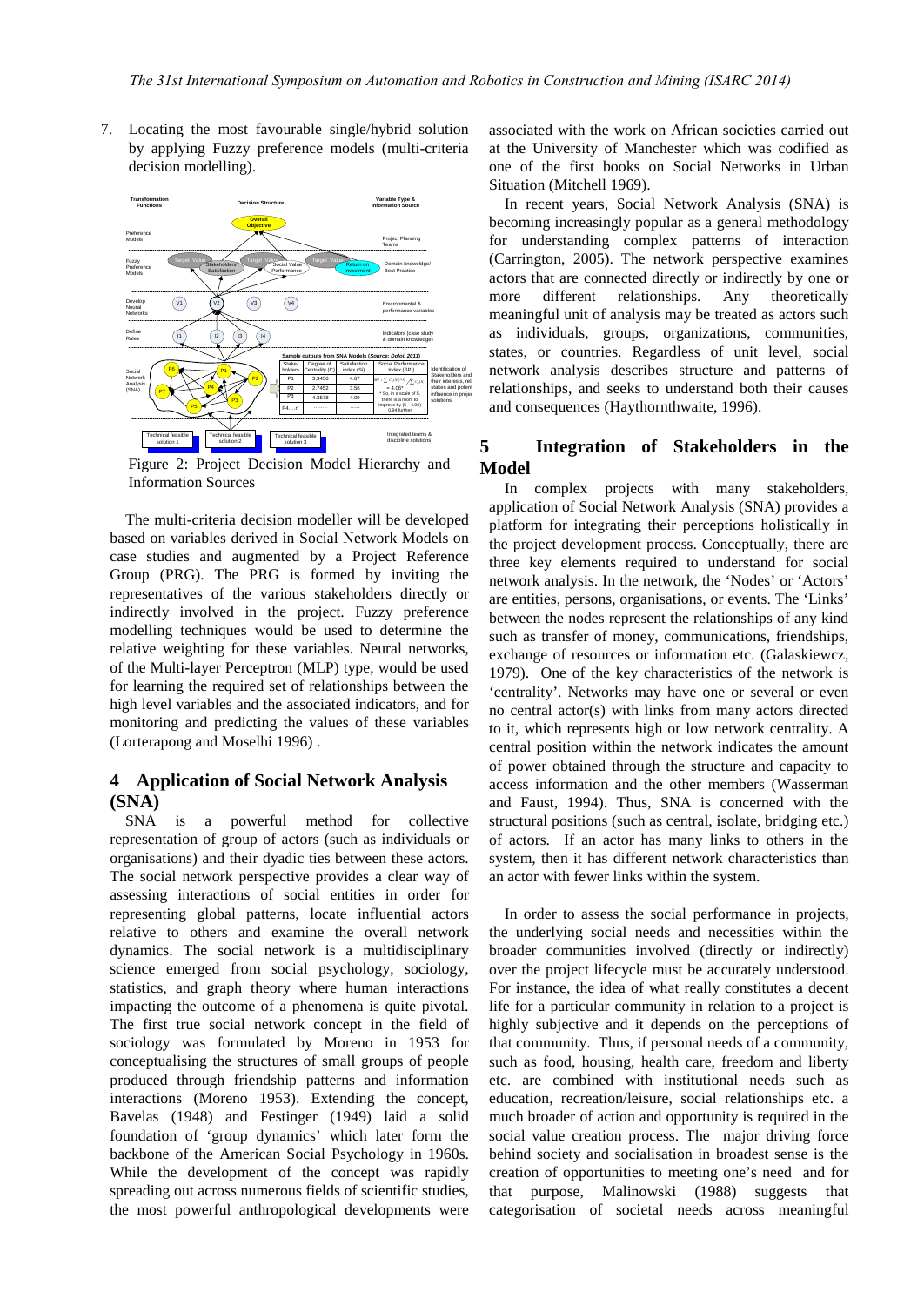functional systems is essential for shaping and controlling the relationships within the societal structure (Malinowski, 1988).

#### **6 Analysis and Results**

Making holistic decisions requires balancing the financial gains flowing to promoters and investors on the one hand and the benefits accruable to the community, environment and stakeholders on the other. Table 1 shows how a holistic analysis may be structured and used.

Considering a case project such as *construction of a new technology park* or *a new highway*, the solutions in Table 1 are all assumed feasible (generated by the project planners), each has an estimated incremental cost and a corresponding overall stakeholders' satisfaction level and the total social value performance. Both 3 and 4 solutions satisfy all the expected target values set as criteria, though Solution 4 has a higher incremental cost (6.75%) while 3 has a higher return on investment  $(27%)$ . Solution 1 is rejected as it does not meet any of the criteria, while Solution 2 is financially superior but will not meet the target set for the total social value performance. Selection is therefore confined to either 3 or 4. The question is whether or not the additional investment of 1.20 percentage points (6.75-5.55) of total life cycle cost is worth it, or whether or not the drop in the IRR value by 2 percentage points in Solution 4 relative to Solution 3 is acceptable, given that the latter has an increased satisfaction level by 0.5 and additional total social performance (accruable to the stakeholders and the community) of 5 percentage points of the project base value. Currently, this type of decision is normally made by the sponsors considering mainly the financial merits of each case. However, integrating the input from the extended stakeholders and community alike, the proposed model will facilitate such trade-offs to locate the optimal solution among those which meet the target criteria.

Table 1: Holistic analysis of alternative plans for a given project

| Solution<br>(plan)<br>number | Incremental<br>$cost*$ | Return on investment<br>(IRR value, in %)<br>pa)** |          | Overall Stakeholders'<br>satisfaction level<br>$(index)$ *** |          | <b>Total Social Value</b><br>Performance (SVP)<br>$(%$ points)**** |          |
|------------------------------|------------------------|----------------------------------------------------|----------|--------------------------------------------------------------|----------|--------------------------------------------------------------------|----------|
|                              |                        | Target                                             | Expected | Target                                                       | Expected | Target                                                             | Expected |
|                              | 0.75                   | 25                                                 | 20       | 4.0                                                          | 3.4      | 20                                                                 |          |
|                              | 3.92                   | 25                                                 | 31       | 4.0                                                          | 4.1      | 20                                                                 |          |
|                              | 5.55                   | 25                                                 | 27       | 4.0                                                          | 5.0      | 20                                                                 | 21       |
|                              | 6.75                   | 25                                                 | 25       | 4.0                                                          | 5.5      | 20                                                                 | 25       |

As seen in Table 1, the incremental cost is the additional cost in each solution (% of total project life cycle cost). Financial measure includes key indicators such as IRR, NPV, Cost-Benefit Analysis, Life Cycle Costing etc. Stakeholders' Satisfaction level usually is an index from a scale of 0 for no satisfaction to 6 for best practice solution in the management of non-quantitative variables, derived through the application of Social Network Analysis and the Preference Rules to the indices for all individual variables. The Total Social Value Performance (SVP) is expressed as % of the overall (consolidated) value contributed by the project in societal context. SVP for individual social issues can be computed at a lower level in the system (Hossain and Silva 2009, Hossain 2009).

Given the dynamic project environment, the input variables will certainly change over time and thus repeated cycles of analysis and replanning will be required. So the real benefit is the feedback that the model (SIM) will provide, and the clarity of how solutions meet the relevant targets and whether or not a hybrid solution that embodies elements of all the aforementioned solutions can be synthesised with superior performance all around. Whole of life financial modelling and part of stakeholders' satisfaction modelling have already been successfully researched and developed by me at the University of Melbourne. Derivation of the *overall social value performance* as well as research and development of the proposed *smart model* with required intelligent functions with predictive power remain the challenge being addressed in my fellowship project.

## **7 Future Direction**

The research is currently at a very early stage. However, given the uniqueness of the research methods and adopted approach with a clear focus of the stakeholder's needs and requirements in decision making context, the output promises to contribute towards a sophisticated and efficient framework replacing the traditional practices. Thus, the novelty of the research is clearly evident across the concepts, aims, objectives, activities and methodologies. For the very first time, SNA will be used for objective assessment the stakeholders' influence in the project decision process. Thus the innovation in this project is realised in number of fronts. *Firstly*, the adaptation of Stakeholder Theory for identifying the variables, indicators and criteria associated with project development and operational environment. *Secondly*, the integration of collection of powerful research methods namely fuzzy preference modelling, artificial neural network and intelligent agents, multi-criteria decision modelling for smart use of information and thereby developing strong predictive models for supporting optimal decision making in development of capital projects. For the first time, the resulting Smart Information Model (SIM) will provide a unique capability for empowering the project owners, policy makers, sponsors alike to developing socially responsive projects.

#### **8 Conclusions**

The research is aiming to tackle a very important issue of ensuring optimal value creation of capital intensive infrastructure projects in societal context. The unique mechanism of integrating stakeholders' perceptions over project life cycle for optimal planning and development decisions in capital projects is considered to be at the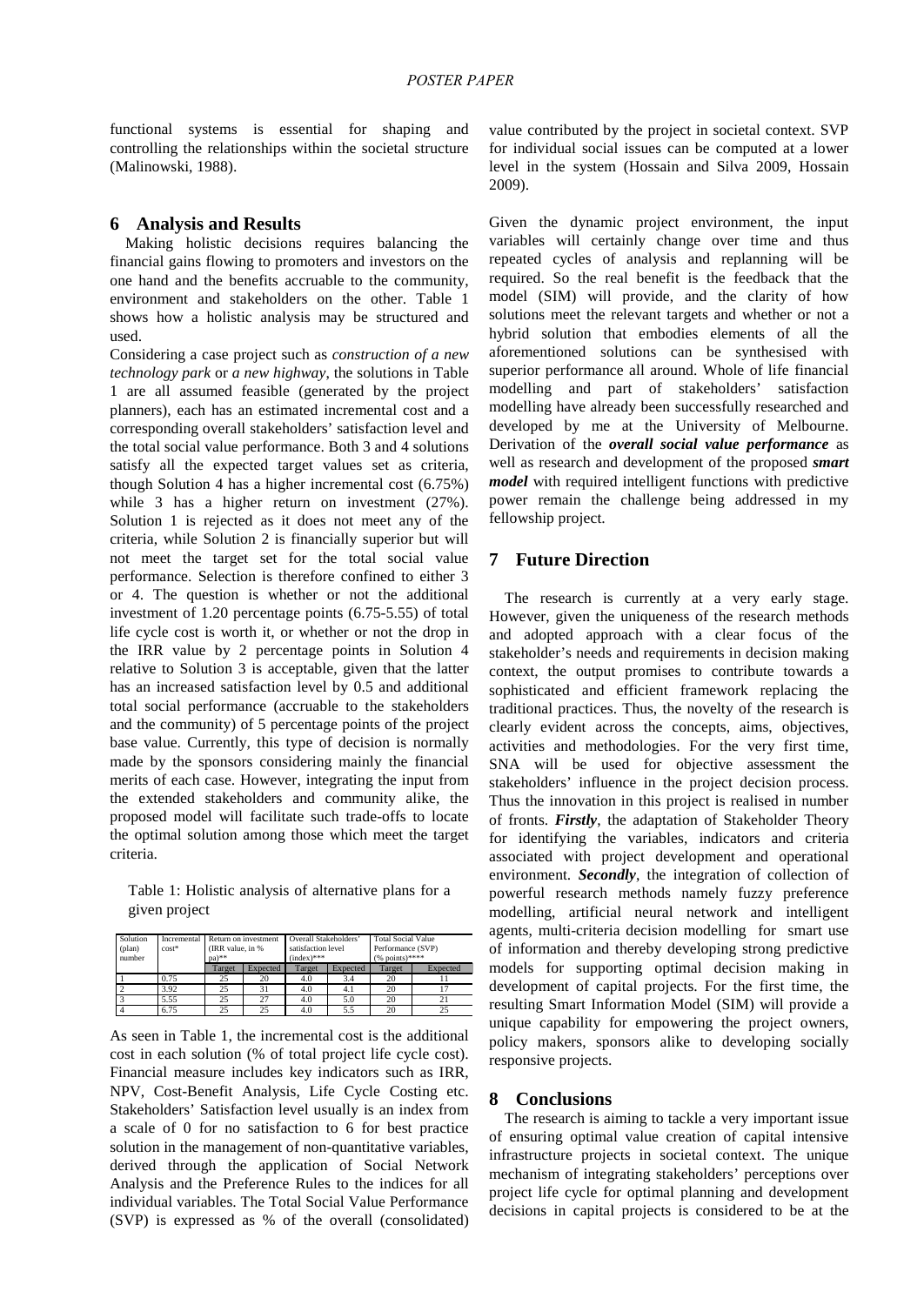forefront in construction research. Quantification of stakeholders' influence with respect to their relative stakes in projects and responsive planning for complete social acceptance will establish a new benchmark on success and failure of capital projects both nationally and internationally. Application of the resulting Smart Information Models in planning, development and operations of capital projects will advance the knowledge base across numerous dimensions including construction, architecture, urban planning and urban renewal and regeneration.

The SNA based approach developed in this research will help the policy makers and industry practitioners better understand the current status of development planning in relation to its capital budgeting and investments programs. The application of research in real life projects will provide convincing evidence to the policy makers and government bureaucrats on the shortfalls of current project development practices and thereby adaptation to the changes. The development of the scientific framework will add significant intuition among the researchers for further development of knowledge in the field.

## **References**

- [1] Ballestero, E. and Romero, C. (1998). Multiple Criteria Decision Making and its Applications to Economic Problems, Kluwer Academic Publishers, The Netherlands.
- [2] Blaco, A., Delgado, M. and Requena, I. (1995). Improved fuzzy neural networks for solving relational equations, *Fuzzy Sets and Systems*, 72, pp.311-322.
- [3] Bortolan, G. (1998). An architecture of fuzzy neural networks for linguistic processing, *Fuzzy Sets and Systems*, 100, pp.197-215.
- [4] Boussabaine, A.H. (1996). The use of artificial neural networks in construction management: a review*, Construction Management and Economics*, 14(3), pp.427-436.
- [5] Bonabeau, E. (2002). Agent-based modeling: Methods and techniques for simulating human systems, *Proceedings of the National Academy of Sciences of the United States of America*, May 14, Vol. 99, no. Suppl 3, pp.7280-7287.
- [6] Bavelas, A. 1948. A Mathematical Model for Group Structure, Applied Anthropology, Vol.7, pp.16-30.
- [7] Carrington, P.J. (2005), Models and Methods in Social Network Analysis, Cambridge University Press, Cambridge.
- [8] Clarkson, M.B.E. (1995). A stakeholder framework for analyzing and evaluating corporate social performance, *The Academy of Management review*, Vol.20, p,92.
- [9] Doloi, H. (2012), Application of Behavioural Science and Cognitive Mapping in Project Management Research – Chapter 13, (Eds.) R. Muller, N. Drouin and S. Sankaran, Novel

Research Methods in Project Management, CBS Publishing House, New Delhi, India.

- [10]Doloi, H. (2011). Understanding stakeholders' perspective of cost estimation in Project Management, *International Journal of Project Management*, Vol. 29, pp 622–636.
- [11]Doloi, H. (2007) Developing an integrated management system for optimising project options, *Journal of Enterprise Information Management*, Vol.20(4), pp. 465-486.
- [12]Doloi, H, (2012), Assessing stakeholders' influence on social performance of infrastructure projects, *Facilities*, Vol. 30(11), pp.531-550.
- $[13]$ Doloi, H., Haynes, T. and Ma, Z.  $(2011)$ , Assessing Social Impact in Public Infrastructure Projects using Social Network Analysis, *IRNOP X – International Research Network Organising by Project Conference*, June 20-22, 2011, Montreal, Canada.
- [14]Doloi, H, and Almahmoud, E. (2012), Modelling Social Sustainability in Built Environment, *Proceedings of the CIB International Conference of W055, W065, W089, W118, TG76, TG78, TG81 and TG84*, 26-29 June 2012, McGill University, Montreal, Canada.
- [15]Doloi, H. (2010a). Framework for multi-criteria decision modelling for analysing sustainable management strategy. *International Symposium on Coastal Zones and Climate Change: Assessing the Impacts and Developing Adaptation Strategies (CZCC2010)*, 11 – 13 April 2010, Monash University Gippsland campus, Churchill, Melbourne, Australia.
- [16]Doloi, H. (2010b) Balancing stakeholder's requirements in project procurement – have we learnt anything yet?, *CIB World Congress 2010*, 10-14 May, Salford University.
- [17]Doloi, H. (2008a) Life Cycle Project Management – a systems based approach to managing complex projects, VDM Verlag Publisher (June 4, 2008), ISBN-10: 3639015088, ISBN-13: 978- 3639015089, 384 pages.
- [18]Elkington, J. (1998). Partnerships from cannibals with forks: the triple bottom line of 21st-century business, Environmental Quality Management, Vol. 8, pp.37-51.
- [19]Fodor, J. and Roubens, M. (1994). Fuzzy Preference Modelling and Multi-criteria Decision Support. Kluwer Academic Publishers, The Netherlands.
- [20]Haythornthwaite, C. (1996), Social network analysis: an approach and technique for the study of information exchange, part 1, *Library & Information Science Research*, Vol. 18, p. 323.
- [21]Festinger, L. 1949. The Analysis of Sociograms Using Matrix Algebra, Human Relations, Vol.2, pp.153-158.
- [22]Gunaratnam, D.J. and Gero, J.S. (1994). Effect of representation on the performance of neural networks in structural engineering applications,